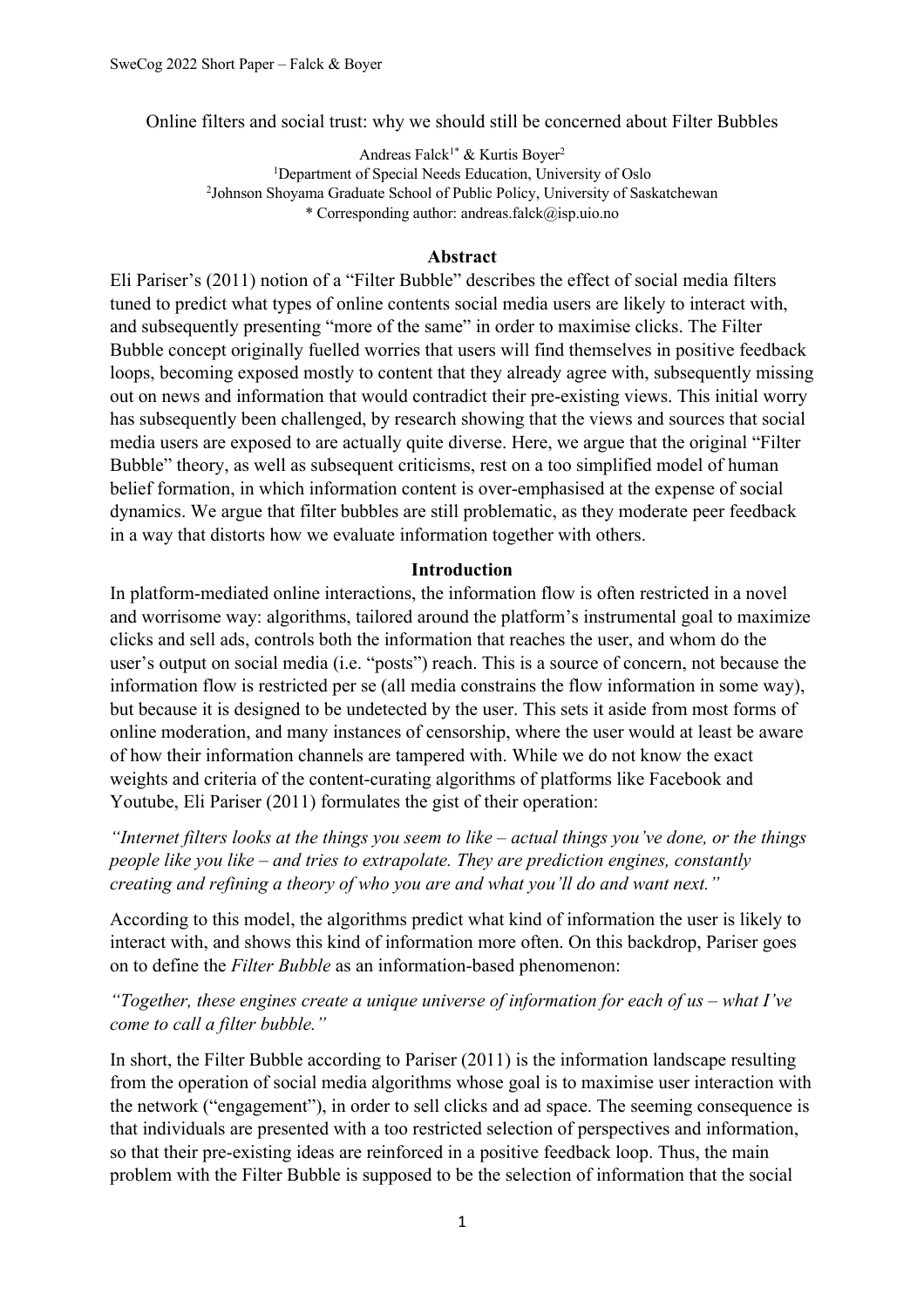media user encounters: the users will simply not be exposed to potentially "good" ideas to a sufficient extent. This concern follows the tradition of previous research on misinformation in online and offline settings. A large empirical study by Flaxman and colleagues (2016) calls into question the very essence of the argument, as they showed that social media users are exposed to more diverse views and news than non-users. Following results like this, many authors have thus suggested that the initial worries about filter bubbles are unfounded (Zuiderween Borgesius, 2016; Bruns, 2019; Dahlgren, 2021). However, few commenters take into account the social context of belief formation, which is not so much about which information is available, but about which information to trust. Here, we will argue that it is the social dynamic of the online environment, and not the information landscape per se, that is affected negatively by click-maximizing social media algorithms. To do so, we must first discuss the social context of knowledge formation outside of social media contexts.

# **The Adaptive Features of Unmoderated Social Interaction**

No human being would get along in their world without the aid of others. Knowledge is no exception: we rely on others to form knowledge, and culture implies that we build upon the knowledge of previous generations (Boyd & Richerson, 2009). Moreover, there exists a body of evidence that beliefs and sentiments that we share with others are privileged in human cognition. We encode information more strongly if we believe it to be attended to by others (Shteynberg, 2010). In addition, the valence of the information itself is inflated when it is shared with others: funny videos are judged as funnier (Fridlund, 1994), and persuasive political speeches are judged as more persuasive (Shteynberg et al., 2016). Research on groupthink (Turner & Pratkanis, 1998) and conformity (Baron et al. 1996) suggest that we tend to accept the beliefs that are salient in our social group.

The advantage of forming beliefs by drawing on those around us becomes apparent if we think about belief formation through the lens of evolutionary psychology. Humans have throughout history depended strongly on others within their social group for survival. While groups in pre-industrial settings were often formed incidentally around variables such as kinship or proximity, they were often kept together by instrumental goals of profit or survival, which in turn provide an external metric to judge information by. For example, if an agrarian community neglects harvesting the crops in time, the consequences could be devastating for both the group and for the individual.

In order to attain such critical goals, it is in the common interest of the group to find the best common understanding of any situation. Hugo Mercier and Dan Sperber have recently (2017) shown how social interaction promotes truth-seeking beyond what any individual can achieve. They point out that the so-called confirmation bias (Nickerson, 1998), which is counted among the heuristics that leads to choice error, apply selectively to views held by oneself. Therefore it supports correctness in social settings: arguing for one's position is optimized by selecting positive evidence, whereas others are better suited to question one's argument (Mercier & Sperber, 2017). Likewise, when peers fail to find flaws in one's arguments, then the corresponding beliefs are likely to spread in the group. Open discussion is therefore a regulatory system: the group uses positive and negative feedback to support good arguments, and pruning bad arguments, as to (paraphrasing Whitehead and Popper) let mistaken beliefs die instead of their carriers. Importantly, this happens in public discourse, not in individual minds.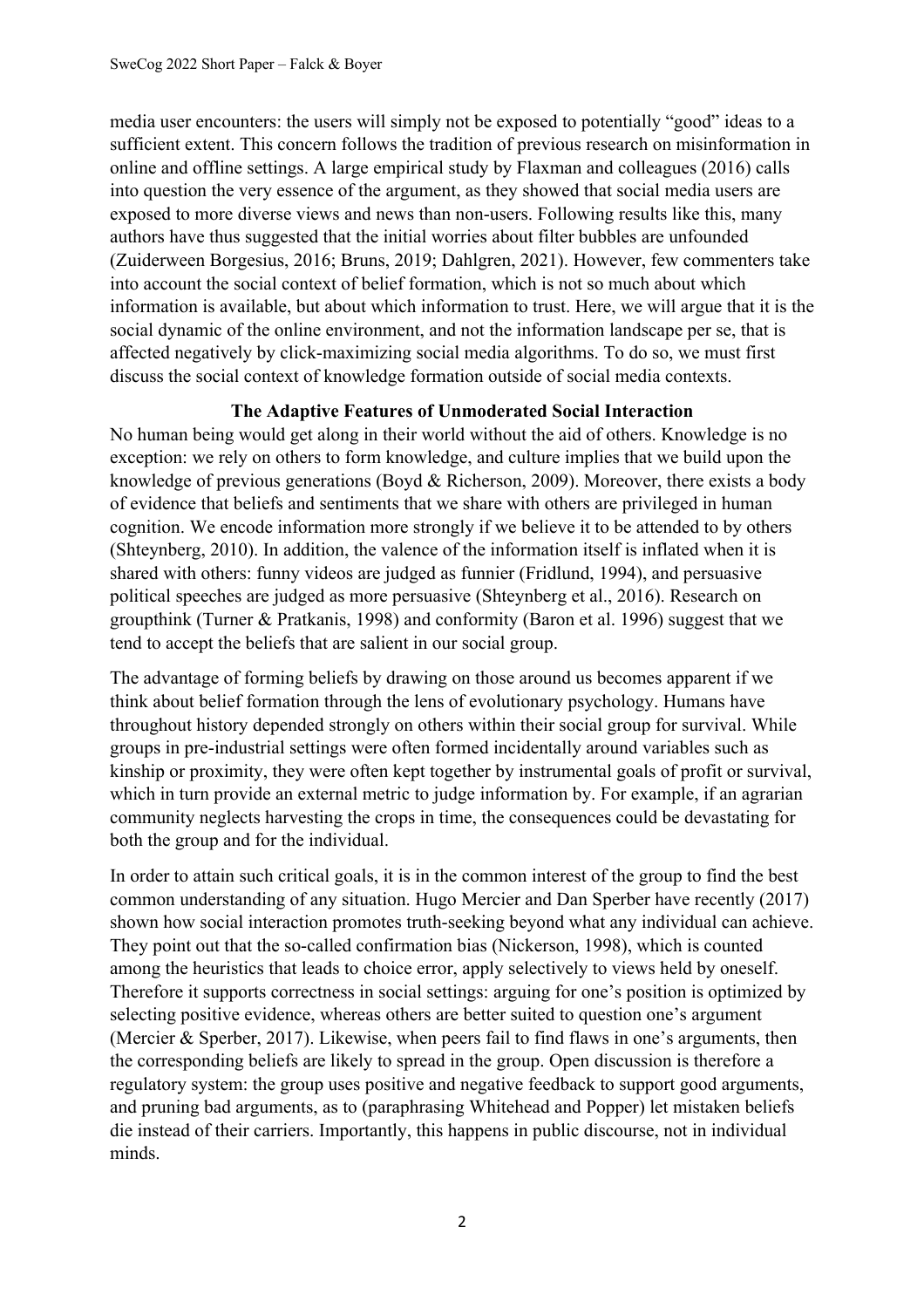When this system works as expected, the consensus of the group has a heuristic value as a guide to truth, or at least, to collective action that is effective for attaining the goal at hand. This explains why humans are more inclined to accept beliefs that are perceived as shared with their social group. As social interaction facilitates truth-seeking on the group level, then the perceived consensus among the group becomes a useful cue to truth for the individual. Negotiating beliefs in social interaction has been an adaptive strategy throughout human history. However, for this to be adaptive two conditions must be in place: First, there needs to be a free exchange of ideas, where negative feedback is allowed. Second, the individual needs to have an accurate perception of who takes part in the discourse, without which they will have a false impression of to what extent beliefs are being shared. Next, we will argue that many social media platforms pose problems for both these conditions.

# **How Social Media Distort the Context of Belief Evaluation**

The platform's selection of information not only affects the kinds of information the user consumes, but also distorts the selection of peers that the user interacts with. Hence, the user does not only get to see more information that they tend to agree with, they will interact more with the people they tend to agree with, and less with those they disagree with. This may lead to the impression that more people share one's views than is actually the case. Not only will users see fewer social media posts contradicting their pre-existing views, they would also get less negative feedback on the views which they advertise through posts: simply because fewer of the peers that would disagree would actually see the message. Facebook's "friends list" makes a case in point here. Even if only a small subset of a particular user's Facebook friends have views similar to their own, on a specific topic, their views on this topic would be a larger part of the user's information flow. While users in principle could assess the number of friends whose views they typically hear (e.g. by comparing the posts visible on individual friends' pages with the posts appearing in the user's feed), it is unlikely to be done regularly by most users. Similarly, my posts as a Facebook user overtly appear to be broadcast to "my (Facebook) friends", while in reality they would reach these friends differentially. If human rationality relies on having our views tested against people we trust, but those whose reactions would be most valuable to this end never sees the content we post, the virtuous social feedback mentioned above is diminished. Confirmation bias is still active, but it has lost its adaptive quality suggested by Mercier and Sperber (2017). Since the actual social network is tampered with by the filters, peer feedback becomes less effective in helping users assess their own convictions. The result is a false sense of consensus, in which many of the user's preexisting beliefs and convictions will appear as shared with the user's group, when they are actually not.

**Contradicting information within our bubbles: how is it perceived by the user?** We will make a final point about the encounters social media users do experience with information that contradicts their pre-existing views. As pointed out by Flaxman and colleagues (2016), social media users are by no means isolated from views they do not agree with. However, this fact is more compatible with the Filter Bubble concept than the original information-centred view suggests. Recall that the content-curating algorithms predict what information we are likely to interact with, rather than simply what we are likely to endorse or like. Therefore it may make sense for the algorithms to select more radical and extreme views regardless of leanings, as these are expected to generate more interest from users<sup>1</sup>. Extreme

<sup>&</sup>lt;sup>1</sup> We thank an anonymous reviewer for this insight.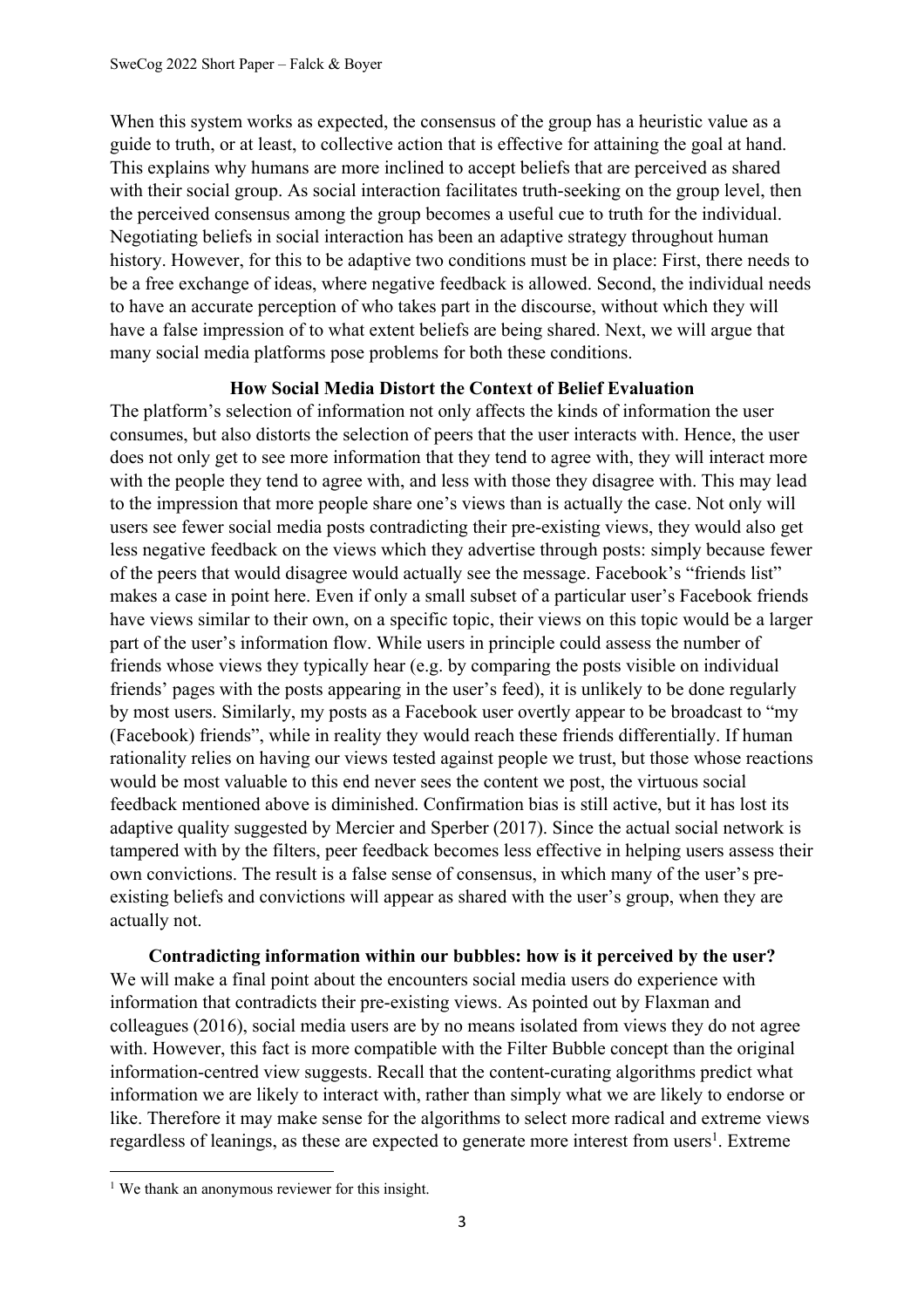views are however less likely to change someone's mind across political boundaries, so it would not help nuancing the discourse. One may also ask how people engage with views they don't agree with. We conjecture that among the arguments and views that one do not endorse, the main mode of engagement beyond consuming these posts, is arguing against them. However, this presupposes that one can formulate the counter-argument, i.e. one finds the opposing view weakly argued in the first place. The risk is thus, that the algorithm over time learns to present us the counter-arguments (against our views) that we already perceive as unconvincing, while becoming less likely to present those counter-arguments that have potential to change our minds. On the larger scale, users may end up with the impression that the opposing side has worse arguments than they actually have. Whether this may be the case has to our knowledge not been investigated, and ought to be targeted by future studies. Because of these considerations, the fact that contradicting views are encountered inside our bubbles, is not by itself evidence against adverse effects of social media algorithms.

### **Conclusion**

In sum, click-maximizing social media platforms such as Facebook curate not only users' access to views and opinions, but also the social context in which views and opinions evolve. The epistemic virtues of social interaction are attenuated, and the user's own beliefs become inflated by how they appear to be shared with the user's group. This warrants further caution regarding filter bubbles and related phenomena, despite the accessible (and accessed) media landscape being more diverse than ever before. More importantly, research about social media would benefit from widening its scope, to take into account the social context of human cultural evolution to a larger extent.

#### **Acknowledgments**

We thank the two anonymous reviewers for their valuable comments and insights. An earlier incarnation of this paper was presented as Boyer & Falck (2021) at the 2021 PERITIA conference "Trust in Expertise in a Changing Media Landscape". The authors wish to thank the attendants of said conference, for many valuable comments. A.F. acknowledges support from the Swedish Research Council (grant no. 2016-06783).

#### **References**

- Baron, R. S.; Vandello, J. A.; Brunsman, B. (1996). "The forgotten variable in conformity research: Impact of task importance on social influence". *Journal of Personality and Social Psychology*. **71** (5): 915–927. doi:10.1037/0022-3514.71.5.915.
- Boyd, R. and Richerson, P. J. (2009) 'Culture and the evolution of human cooperation', *Philosophical Transactions of the Royal Society B: Biological Sciences*, 364(1533), pp. 3281–3288. doi: 10.1098/rstb.2009.0134.
- Bruns, A. (2019). Filter bubble. *Internet Policy Review*, *8*(4). https://doi.org/10.14763/2019.4.1426
- Dahlgren, P. M. (2021). A critical review of filter bubbles and a comparison with selective exposure. *Nordicom Review*, *42*(1), 15–33. https://doi.org/10.2478/nor-2021-0002

Flaxman, S., Goel, S., & Rao, J. M. (2016). Filter Bubbles, Echo Chambers, and Online News Consumption. *Public Opinion Quarterly*, *80*(S1), 298–320. https://doi.org/10.1093/poq/nfw006

Fridlund, A. J. (1991) 'Sociality of solitary smiling: Potentiation by an implicit audience', *Journal of Personality and Social Psychology*, 60(2), pp. 229–240. doi: 10.1037/0022-3514.60.2.229.

Mercier H, Sperber D (2017) *The enigma of reason*. Cambridge, MA: Harvard University Press.

Nickerson, R. S. Confirmation bias: a ubiquitous phenomenon in many guises. *Rev. Gen. Psychol.* 2, 175 (1998).

Pariser, Eli. (2011). *The Filter Bubble: What the Internet is Hiding from You.* London: Penguin UK.

- Shteynberg, G. (2010) 'A silent emergence of culture: The social tuning effect.', *Journal of Personality and Social Psychology*, 99(4), pp. 683–689. doi: 10.1037/a0019573.
- Shteynberg, G. *et al.* (2016) 'The broadcast of shared attention and its impact on political persuasion.', *Journal of Personality and Social Psychology*, 111(5), pp. 665–673. doi:

10.1037/pspa0000065.

Turner, M. E.; Pratkanis, A. R. (1998). "Twenty-five years of groupthink theory and research: lessons from the evaluation of a theory". *Organizational Behavior and Human Decision Processes*. **73** (2–3): 105–115.